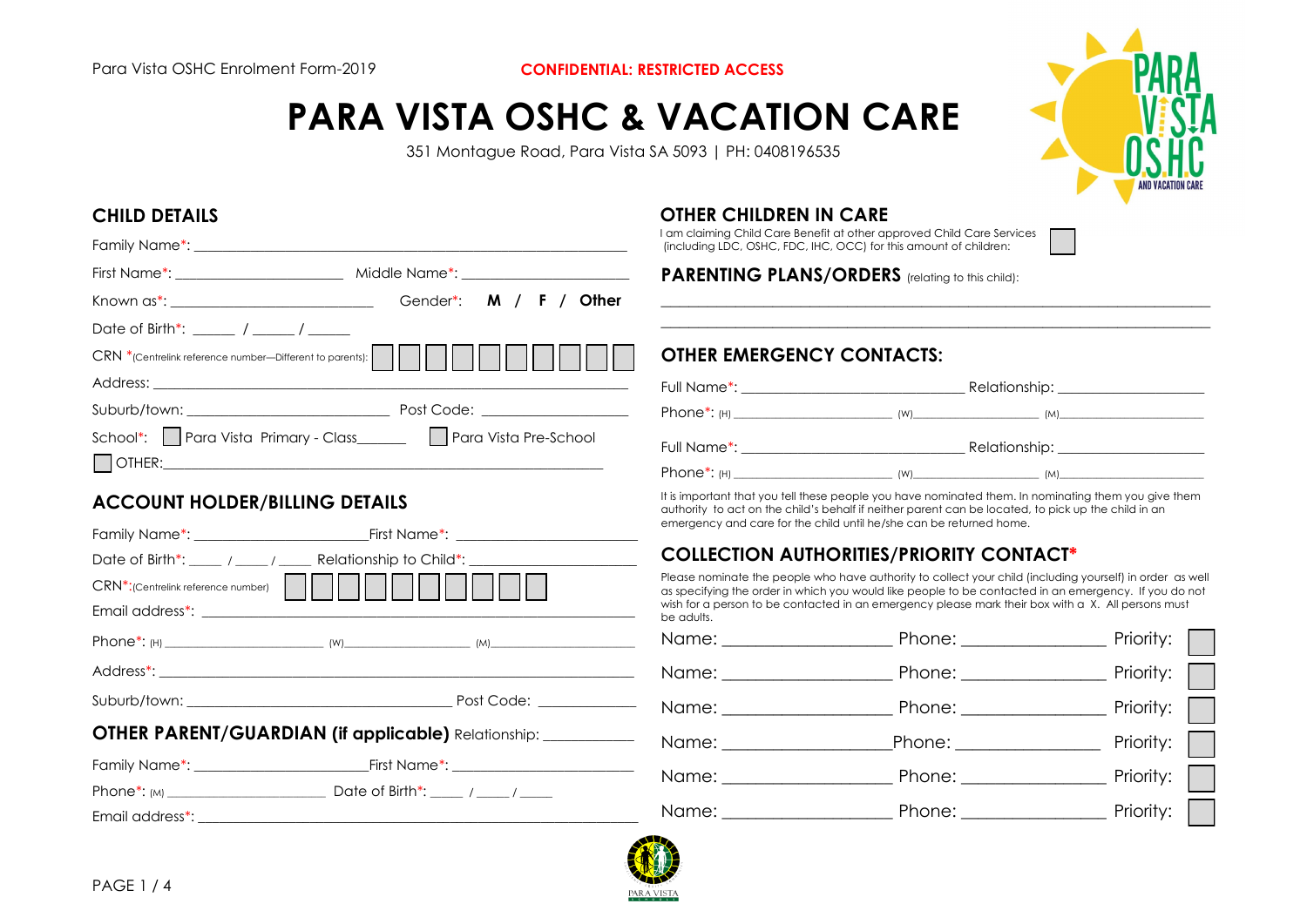#### Para Vista OSHC Enrolment Form-2019 **CONFIDENTIAL: RESTRICTED ACCESS**

 $\sim$ 

# **CHILD'S NAME:**

# **MEDICAL HEALTH INFORMATION\*\***

Has the child received all immunisations appropriate for his/her age? **Y / N** If No, please give details:

Has the child any kind of allergic reactions? **Y / N**

If Yes, please give details: (include what they are allergic to, the reaction and medication that needs to be used)

|                                                                                                                                                                                                                                                            | Allergy                                               | Reaction                                                                                                                                                                                                                                                                                                                                         | Medication                                                                                                                                                                                                                                                                                                                                                          |
|------------------------------------------------------------------------------------------------------------------------------------------------------------------------------------------------------------------------------------------------------------|-------------------------------------------------------|--------------------------------------------------------------------------------------------------------------------------------------------------------------------------------------------------------------------------------------------------------------------------------------------------------------------------------------------------|---------------------------------------------------------------------------------------------------------------------------------------------------------------------------------------------------------------------------------------------------------------------------------------------------------------------------------------------------------------------|
| accept full responsibility if my child is not immunized.<br>Parent/guardian signature:<br>Has the child any conditions that may be effected by OSHC activities? $Y / N$<br>If Yes, please give details and management strategies: (e.g. Asthma - Ventolin) | If Yes, please give details:                          |                                                                                                                                                                                                                                                                                                                                                  | Is there any other medical information we might need to know? $Y / N$                                                                                                                                                                                                                                                                                               |
| Has the child any additional / special needs? $Y / N$<br>If Yes, please give details:                                                                                                                                                                      |                                                       |                                                                                                                                                                                                                                                                                                                                                  | NOTE: Please supply the service with required medications in original containers with<br>child's name clearly marked. The service must also be provided with a copy of the<br>child's health action plan with the medication before the child starts at the service.<br>I give permission for a staff member with senior first aid training to administer the above |
| Does the child usually require special aids?<br>Y / N<br>If Yes, please give details: (e.g. hearing aid, glasses)                                                                                                                                          | prescribed child. Please sign:                        |                                                                                                                                                                                                                                                                                                                                                  | mentioned medication provided to the service by his/her parent/guardian for the                                                                                                                                                                                                                                                                                     |
| Has the child any special dietary needs not related to allergies? $\gamma / N$<br>If Yes, please give details: (e.g. Vegetarian, vegan etc.)                                                                                                               |                                                       | Clinic Name: Latin and Clinic Name: Latin and Clinic Name: Latin and Clinic Name: Latin and Clinic Name: Latin<br>Address: the contract of the contract of the contract of the contract of the contract of the contract of the contract of the contract of the contract of the contract of the contract of the contract of the contract of the c |                                                                                                                                                                                                                                                                                                                                                                     |
| Has the child suffered any illness that may re-occur? $Y / N$<br>If Yes, please give details:                                                                                                                                                              | Medical Benefits cover with:<br>Ambulance cover with: |                                                                                                                                                                                                                                                                                                                                                  |                                                                                                                                                                                                                                                                                                                                                                     |
| **If you have answered yes to any of the medical please ensure a management / support plan is                                                                                                                                                              | Medicare Number:<br><b>Health Care Card Number:</b>   |                                                                                                                                                                                                                                                                                                                                                  |                                                                                                                                                                                                                                                                                                                                                                     |

completed in consultation with you doctor (if required) and the Director.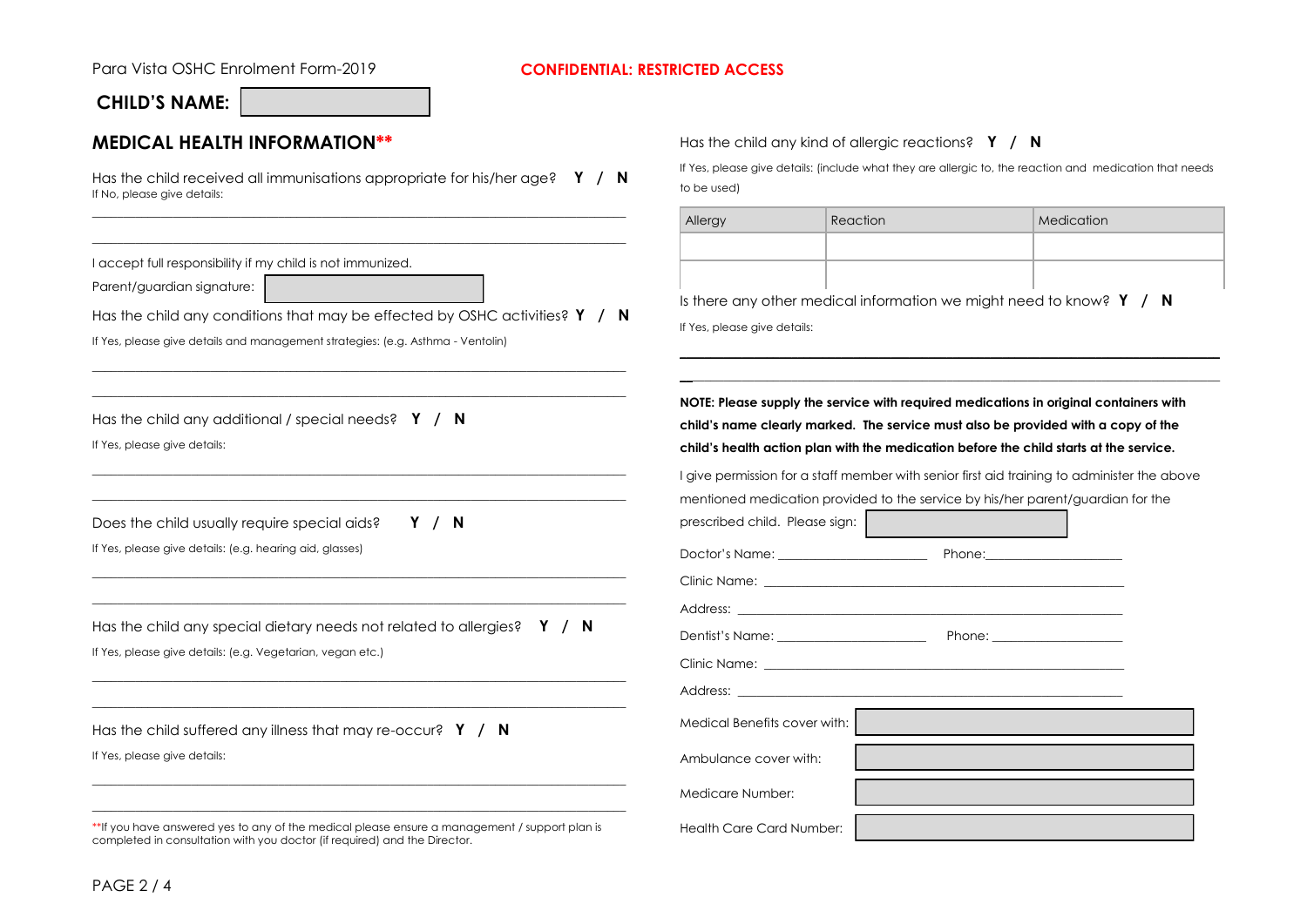Para Vista OSHC Enrolment Form-2019

#### **CONFIDENTIAL: RESTRICTED ACCESS**

## **CHILD'S NAME:**

child's name up there with everyone else.

**About Your Family** 

Who would you say make up your immediate family? (eg Mum, Dad, Grandma, Grandpa and other siblings

What is your cultural background? (India, Sudan, Wales, New Zealand etc)

At OSHC we have a world map tracking all our members family backarounds we'd love to have your

About your child My child's favourite things to do are....

My child's favourite foods are....

Is there any other information about your child or family we should know to better cater to your needs?

What cultural or religious holidays do you celebrate at home?

Does your family speak any languages other then English? Y/N If yes which languages?

As part of out OSHC Community we encourage families to share their background with the OSHC service. Please list any interests or expertise you would be willing to share with the service (inc cultural, occupation, hobbies ect)?

Are you of Aboriginal or Torres Strait Islander origin ? Y/N

If yes, please elaborate.

IS THERE ANYTHING ELSE WE NEED TO KNOW?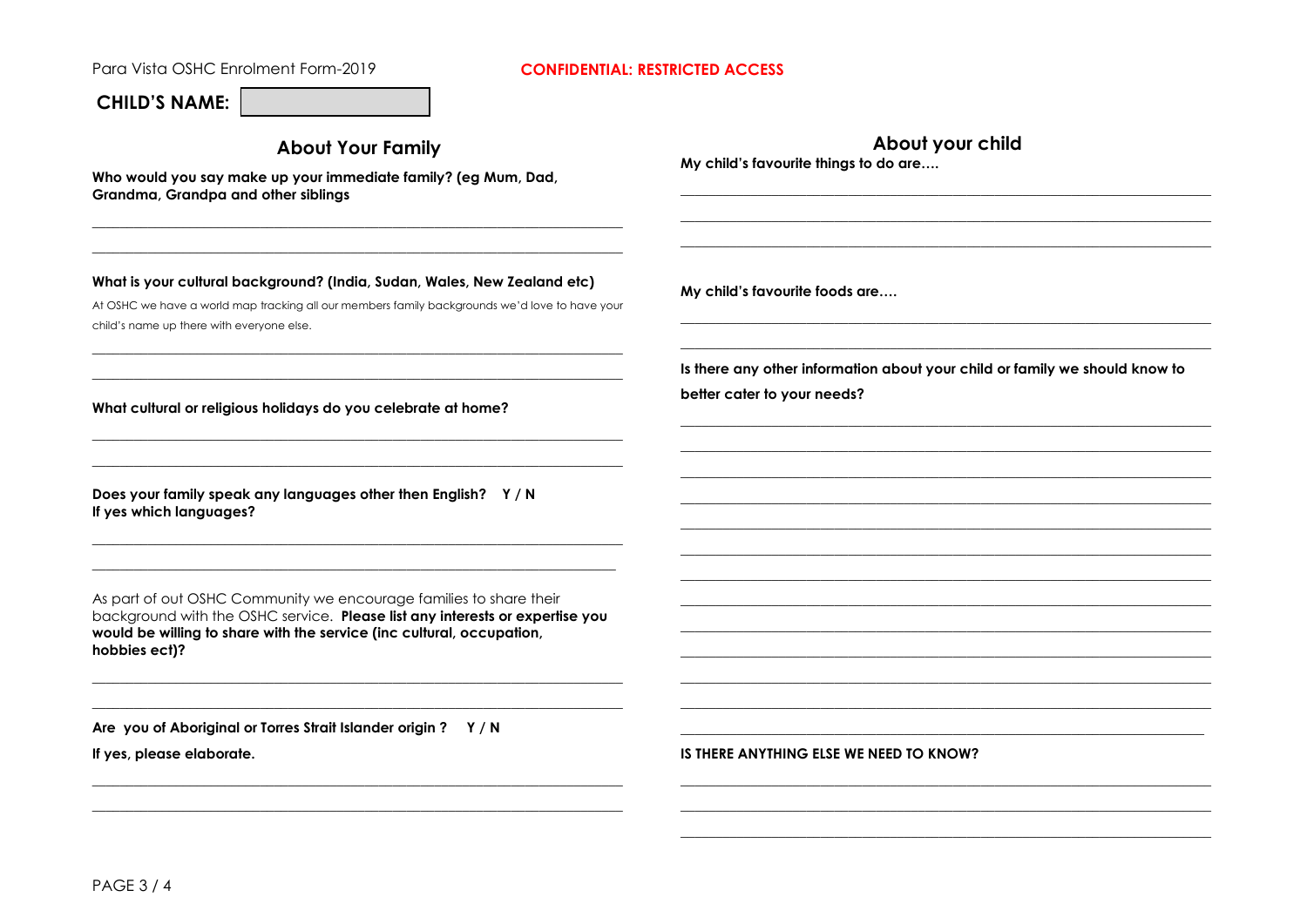#### Para Vista OSHC Enrolment Form-2019 **CONFIDENTIAL: RESTRICTED ACCESS**

# **CHILD'S NAME:**

### **BOOKINGS\***

Please indicate with an **X** the days that your child **will be** attending the service ensuring you list a start date and if the booking is casual or permanent. NOTE: Vacation care is booked in with a separate enrolment form attached to the vacation care program.

|                                                   | MON. | TUES.      | WED.    | THURS. | FRI.         |  |
|---------------------------------------------------|------|------------|---------|--------|--------------|--|
| <b>BSC</b>                                        |      |            |         |        |              |  |
| <b>ASC</b>                                        |      |            |         |        |              |  |
| UNTIL (if applicable): $\sqrt{2\pi}$<br>FROM: / / |      |            |         |        |              |  |
| CASUAL:                                           |      | PERMANENT: | WEEKLY: |        | FORTNIGHTLY: |  |

# **ENROLMENT CHECKLIST**

Please sign to indicate you have been made aware of/have been given the following information/forms. Have you:

Received a parent information booklet?

Been introduced to key staff and shown around the center?

Been made aware of your responsibility regarding signing in/out children?

Been made aware of your responsibility regarding paying including how to receive/read accounts and how to pay accounts?

Been made aware of payment deadlines and the process if my account is not paid on time?

Been made aware of the OSHC Management committee?

Been made aware of where you can access the OSHC program as well as other important information such as health warnings?

Been made aware of OSHC policies and where you can access them?

#### **CONSENTS\***

Please Inital to indicate that you give permission for your child in the following areas. I consent for my child to take part in supervised walking excursions within the local area as part of the centre's program**. INT………..**

I consent for the centre's staff observe and record interactions and activities my child may take part in to be viewed by myself and family only. **INT………..**

I consent for my child to be photographed and for their image and name to be published in circumstances the Director deems to be appropriate. **INT………..**

I consent for the centre's staff to apply sunblock to my child if required. **INT………..**

I consent for the centre's staff to apply insect repellent to my child if required.**INT………..** 

I consent for my child to be taken by an ambulance to the local hospital if required. **INT……...**

I consent to PG rated movies being shown at OSHC at the discretion of the director. **INT……....** 

I consent to my child being supplied a hat by the service at an **additional charge of \$7** if I do not provide an appropriate sun smart hat. (NO BASEBALL CAPS) **INT………..** 

### **AGREEMENT\***

I agree to pay the required fees for my child's booked childcare hours within two weeks of the invoice being created. Overdue fees will be sent for debt collection and any fees incurred will be charged in addition to my overdue fees.

I accept the services policies and procedures and will ensure I and my child follow them. I agree to staff with senior first aid training to administer first aid to my child if the need arises.

I understand that if at any time the staff of the service consider that my child requires emergency medical/hospital/ambulance assistance, they will call for an ambulance to attend my child and that I will be liable for the expenses incurred in the treatment of my child.

I understand that vacation care runs separately to ASC and BSC and that I am responsible to book my child in for any care necessary over the holidays.

| <b>Parent/Guardian signature:</b> | Date: |  |  |
|-----------------------------------|-------|--|--|
| Director signature (if accepted): | Date: |  |  |